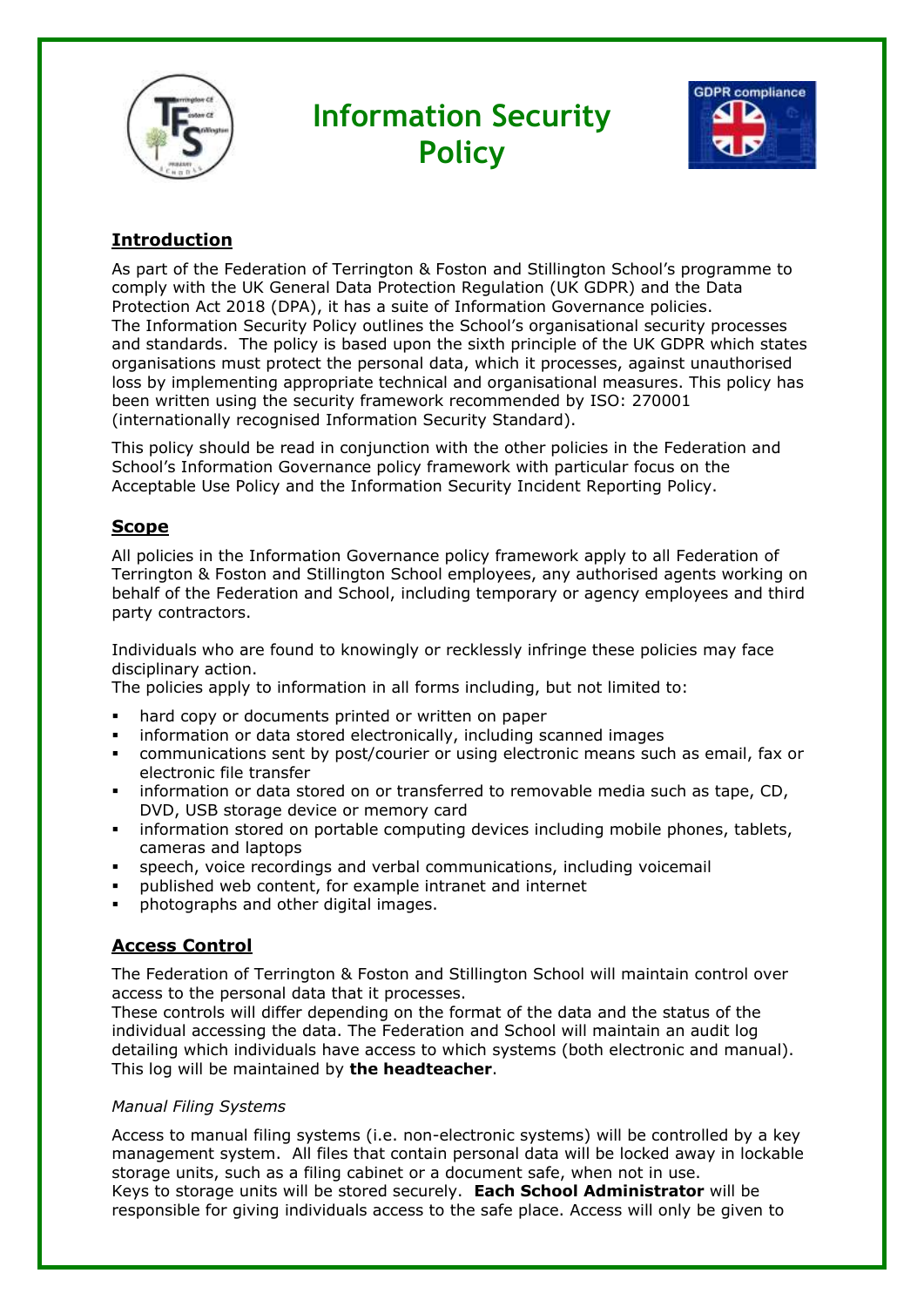individuals who require it to carry out legitimate business functions. Where a PIN is used, the password will be changed every three months or whenever a member of staff leaves the organisation, whichever is sooner.

## *Electronic Systems*

- Access to electronic systems will be controlled through a system of user authentication. Individuals will be given access to electronic filing systems if required to carry out legitimate functions. A two tier authentication system will be implemented across all electronic systems. The two tiers will be username and unique password.
- Individuals will be required to change their password every year and usernames will be suspended either when an individual is on long term absence or when an individual leaves employment of the Federation of Terrington & Foston and Stillington School.

## *Software and Systems Audit Logs*

The Federation of Terrington & Foston and Stillington School will ensure that all major software and systems have inbuilt audit logs so that the Federation and School can ensure it can monitor what employees and users have accessed and what changes may have been made. Although this is not a preventative measure, it does ensure that the integrity of the data can be assured and also deters individuals from accessing records without authorisation.

## *Data Shielding*

- The Federation of Terrington & Foston and Stillington School does not allow employees to access the personal data of family members or close friends. Employees should declare, upon employment, whether they are aware of any family members or friends who are registered at the Federation and School.
- The Federation of Terrington & Foston and Stillington School will then keep paper files in a separate filing cabinet (with access restricted to minimal employees) and, where possible, any electronic files will be locked down so that the declaring employee cannot access that data.
- Employees who knowingly do not declare family and friends registered at the Federation and School may face disciplinary proceedings and may be charged with an offence under Section 170 of the Data Protection Act 2018 (unauthorised access to information).

## *External Access*

On occasions the Federation of Terrington & Foston and Stillington School will need to allow individuals who are not employees of the Federation and School to have access to data systems. This could be, for example, for audit purposes, to fulfil an inspection, when agency staff have been brought in, or because of a Partnership arrangement with another Federation or School. **The headteacher** is required to authorise all instances of third parties having access to systems. If the above individual is not available to authorise access then access can also be authorised by **the assistant headteacher**.

An access log, detailing who has been given access to what systems and who authorised the access, will be maintained by the Federation and School.

# **Physical Security**

The Federation of Terrington & Foston and Stillington School will maintain high standards of physical security to prevent unauthorised access to personal data. The following controls will be maintained by the Federation and School: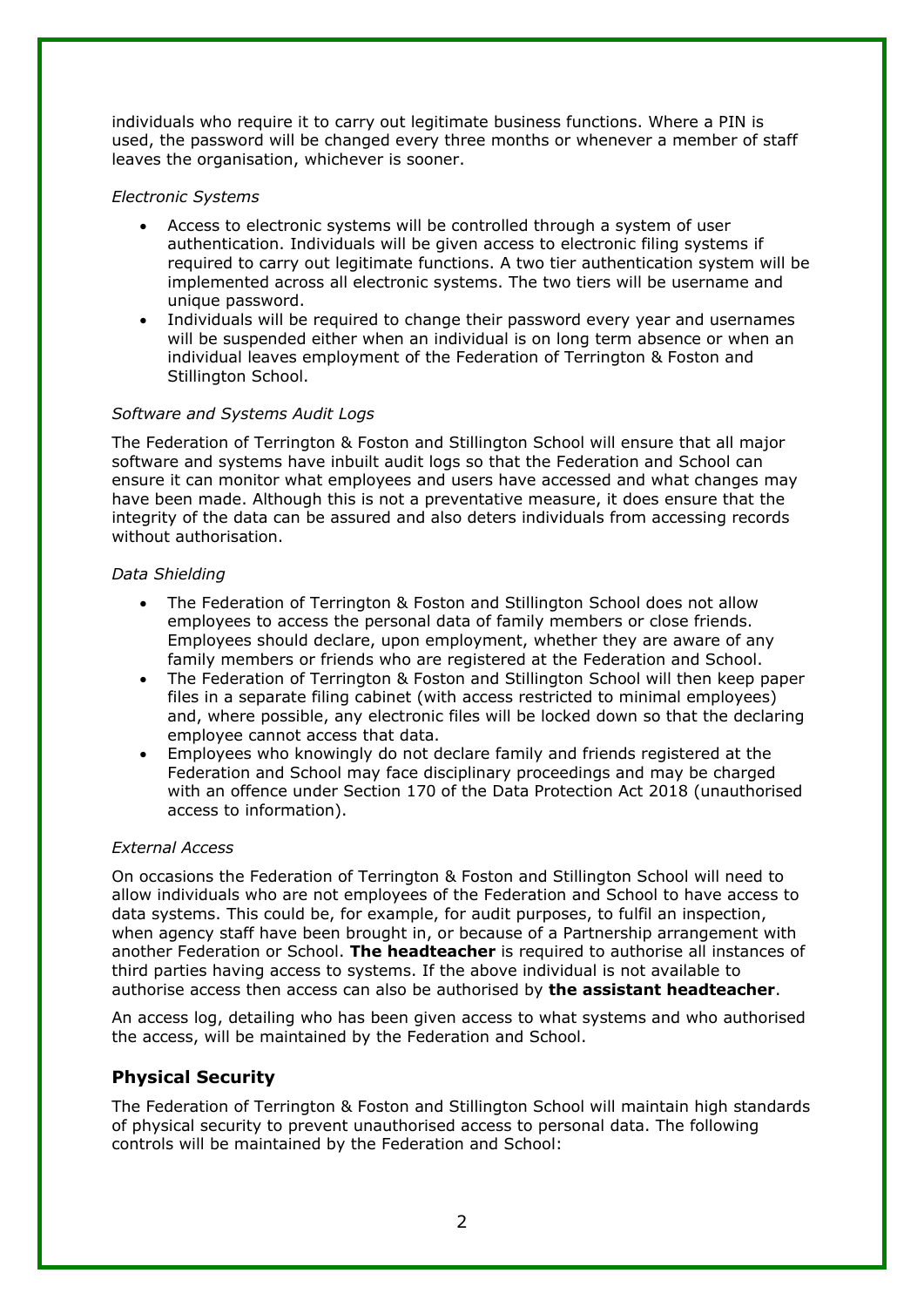#### *Clear Desk Policy*

Individuals will not leave personal data on desks, or any other working areas, unattended and will use the lockable storage units, where provided, to secure personal data when not in use.

#### *Alarm System*

The Federation of Terrington & Foston and Stillington School will maintain a security alarm system at its premises so that, when the premises are not occupied, an adequate level of security is still in operation.

#### *Building Access*

External doors to the premises will be locked when the premises are not occupied. Only authorised employees will be key holders for the building premises. **The headteacher** will be responsible for authorising key distribution and will oversee a log of key holders, which is maintained by **each School Administrator**.

#### *Internal Access*

Keys and door-entry fobs will be kept in a secure location and a log of any keys issued to staff maintained (*see previous section*).

#### *Visitor Control*

Visitors to the Federation of Terrington & Foston and Stillington School will be required to sign in a visitor's book and state their name, organisation, car registration (if applicable) and nature of business. This may be either in paper or electronic format. Visitors will be escorted throughout the School and will not be allowed to access restricted areas without employee supervision.

Visitor books will be kept for current financial year + six years.

## **Environmental Security**

As well as maintaining high standards of physical security, in order to protect against unauthorised access to personal data, the Federation of Terrington & Foston and Stillington School must also protect data against environmental and natural hazards such as power loss, fire, and floods.

It is accepted that these hazards may be beyond the control of the Federation and School but the Federation and School will implement the following mitigating controls:

## *Back Ups*

The Federation and School will back up their electronic data and systems every **month.** These backups will be kept off site by an external provider. This arrangement will be governed by a data processing agreement. Should the Federation and School's electronic systems be compromised by an environmental or natural hazard then the Federation and School will be able to reinstate the data from the backup with minimal destruction.

## *Fire Proof Cabinets*

The Federation and School will aim to only purchase lockable data storage cabinets that can withstand exposure to fires for a short period of time. This will protect paper records, held in the cabinets, from any minor fires that break out on the building premises.

## *Fire Doors*

Areas of the premises which contain paper records or core electronic equipment, such as server boxes, will be fitted with fire doors so that data contained within those areas will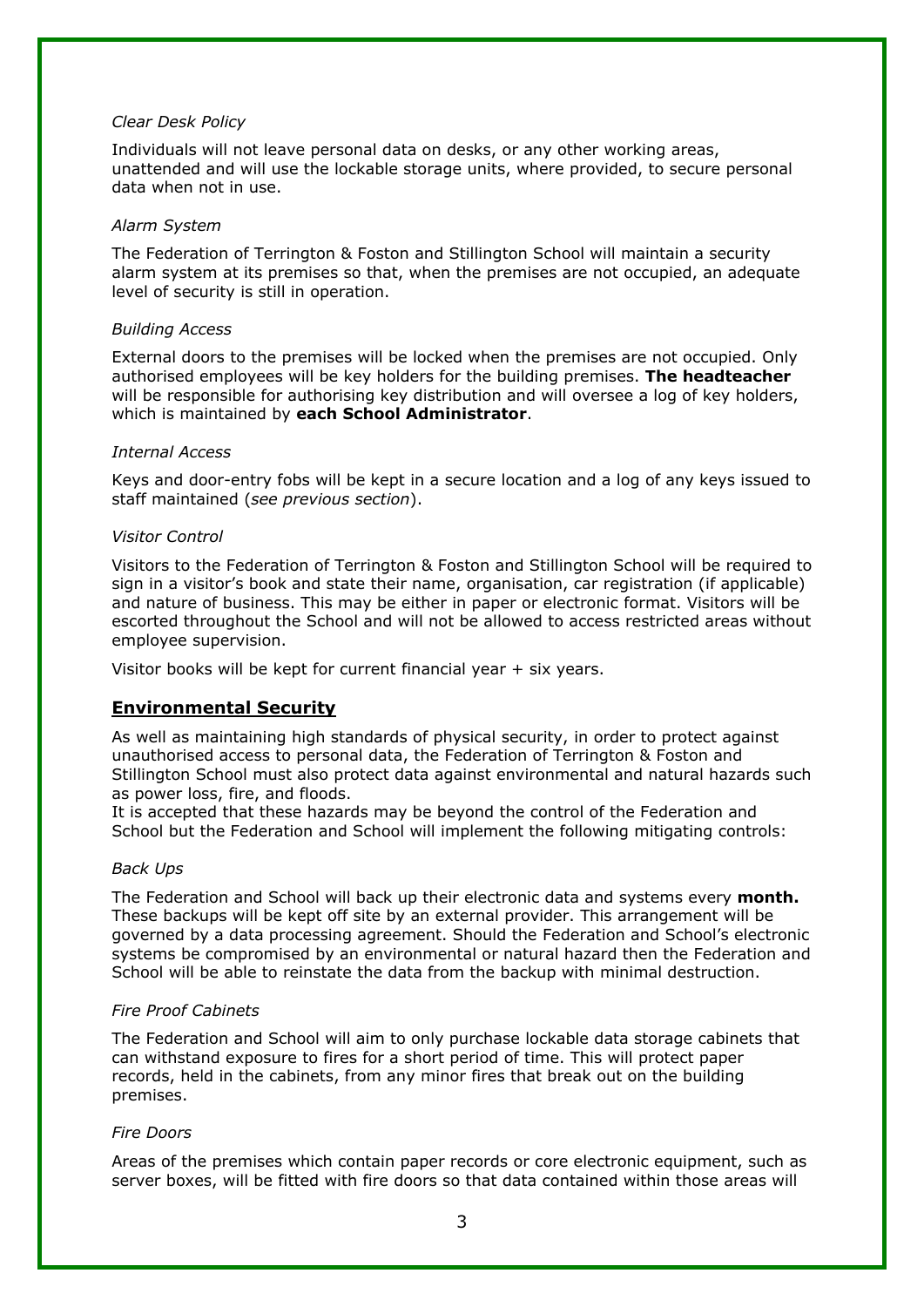be protected, for a period of time, against any fires that break out on the premises. Fire doors must not be propped open unless automatic door releases are installed.

## *Fire Alarm System*

The Federation and School will maintain a fire alarm system at its premises to alert individuals of potential fires and so the necessary fire protocols can be followed.

## **Systems Security**

As well as physical security, the Federation of Terrington & Foston and Stillington School also protects against hazards to its IT network and electronic systems. It is recognised that the loss of, or damage to, IT systems could affect the Federation and School's ability to operate and could potentially endanger the lives of its pupils.

The Federation and School will implement the following systems security controls in order to mitigate risks to electronic systems:

## *Software Download Restrictions*

Employees must request authorisation from North Yorkshire County Council's Schools ICT before downloading software on to the Federation and School's IT systems. Schools ICT will vet software to confirm its security certificate and ensure the software is not malicious. Schools ICT will retain a list of trusted software so that this can be downloaded on to individual desktops without disruption.

## *Phishing Emails*

In order to avoid the Federation and School's computer systems from being compromised through phishing emails, employees are encouraged not to click on links that have been sent to them in emails when the source of that email is unverified. Employees will also take care when clicking on links from trusted sources, in case those email accounts have been compromised. Employees will check with Schools ICT if they are unsure about the validity of an email.

## *Firewalls and Anti-Virus Software*

The Federation and School will ensure that the firewalls and anti-virus software is installed on electronic devices and routers. The Federation and School will update the firewalls and anti-virus software when updates are made available and when advised to do so by Schools ICT**.** The Federation and School will review its firewalls and anti-virus software on an annual basis and decide if they are still fit for purpose.

## *Cloud Computing*

The Federation and School authorises the use of OneDrive and SharePoint.

## *Shared Drives*

The Federation of Terrington & Foston and Stillington School maintains a shared drive on its servers. Whilst employees are encouraged not to store personal data on the shared drive, it is recognised that, on occasion, there will be a genuine business requirement to do so. If personal data stored, the documents will be password-protected and only accessible to those with authorisation.

The shared drive will have restricted areas that only authorised employees can access. For example, a HR folder in the shared drive will only be accessible to employees responsible for HR matters. **The headteacher** will be responsible for giving shared drive access rights to employees. Shared drives will still be subject to the School's retention schedule. Personal files will be password-protected.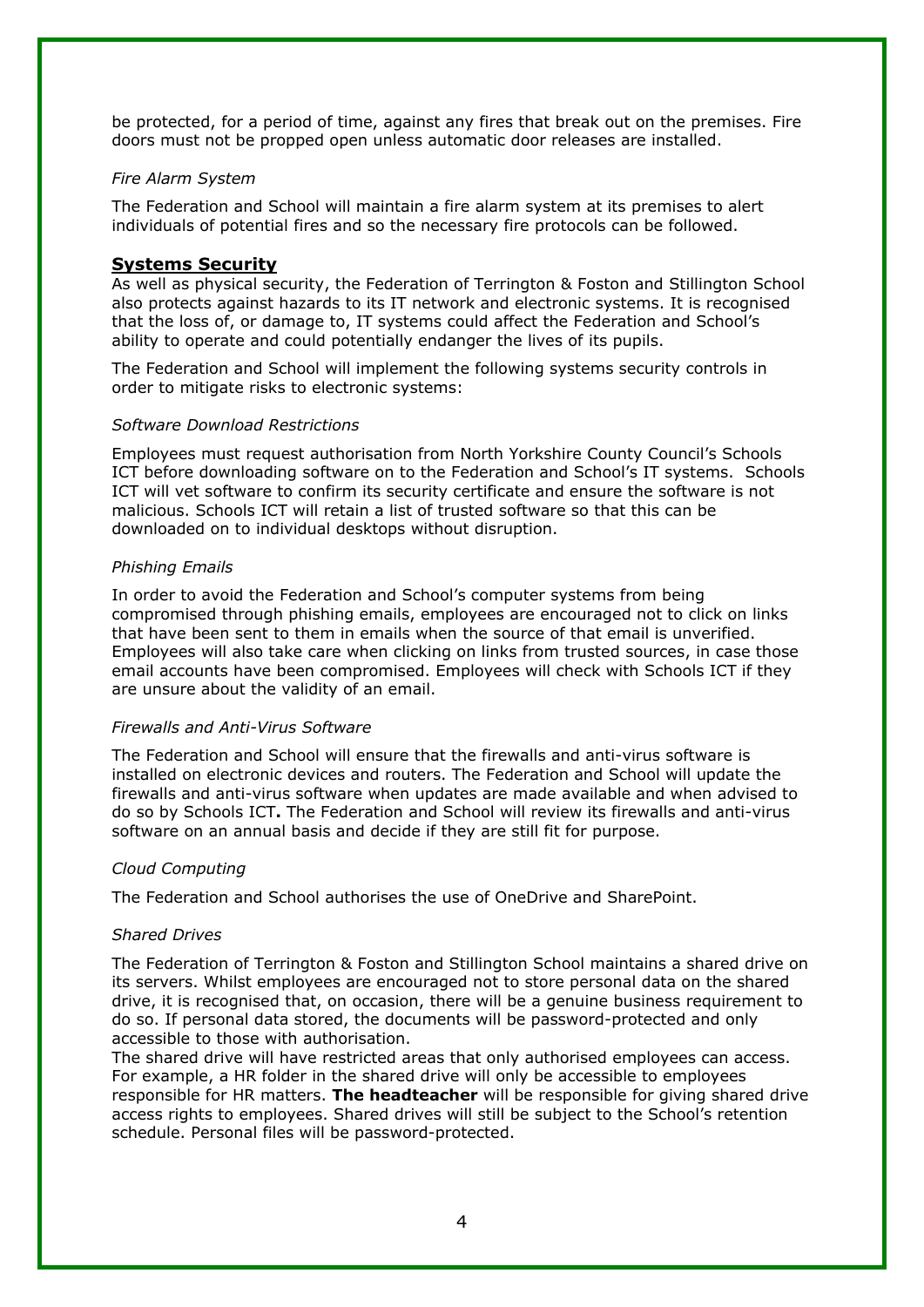## **Communications Security**

The transmission of personal data is a key business need and, when operated securely is a benefit to the Federation of Terrington & Foston and Stillington School and pupils alike. However, data transmission is extremely susceptible to unauthorised and/or malicious loss or corruption. The Federation and School has implemented the following transmission security controls to mitigate these risks:

#### *Sending Personal Data by post*

When sending personal data, excluding special category data, by post, the Federation and School will use Royal Mail's standard postal service. Employees will double check addresses before sending and will ensure that the sending envelope does not contain any data which is not intended for the data subject.

#### *Sending Special Category Data by post*

When sending special category data by post, the Federation and School will use Royal Mail's 1st Class Recorded postal service. Employees will double-check addresses before sending and will ensure that the sending envelope does not contain any data which is not intended for the data subject. If the envelope contains information that is thought to be particularly sensitive, then employees are advised to have the envelope doublechecked by a colleague.

#### *Sending Personal Data and Special Category Data by email*

The Federation and School will only send personal data and special category data by email if using a secure email transmission portal such as Egress or Office 365.

Employees will always double-check the recipient's email address to ensure that the email is being sent to the intended individual(s). Use of autocomplete should be strongly discouraged.

## *Exceptional Circumstances*

In exceptional circumstances, the Federation and School may wish to hand deliver, or use a direct courier, to ensure safe transmission of personal data. This could be because the personal data is so sensitive that the usual transmission methods would not be considered secure, or because the volume of the data that needs to be transmitted is too big for usual transmission methods.

#### *Using the BCC function*

When sending emails to a large number of recipients, such as a mail shot, or when it would not be appropriate for recipients to know each other's email addresses then Federation and School employees will utilise the blind copy (BCC) function.

## **Remote Working**

It is understood that, on some occasions, employees of the Federation and School will need to work at home or away from the Federation and School premises. If this is the case, then the employees will adhere to the following controls:

#### *Lockable Storage*

If employees are working at home they will ensure that they have lockable storage to keep personal data and Federation and School equipment safe from loss or theft. If the Employee does not have access to lockable storage then they may apply to the School for assistance in purchasing such storage.